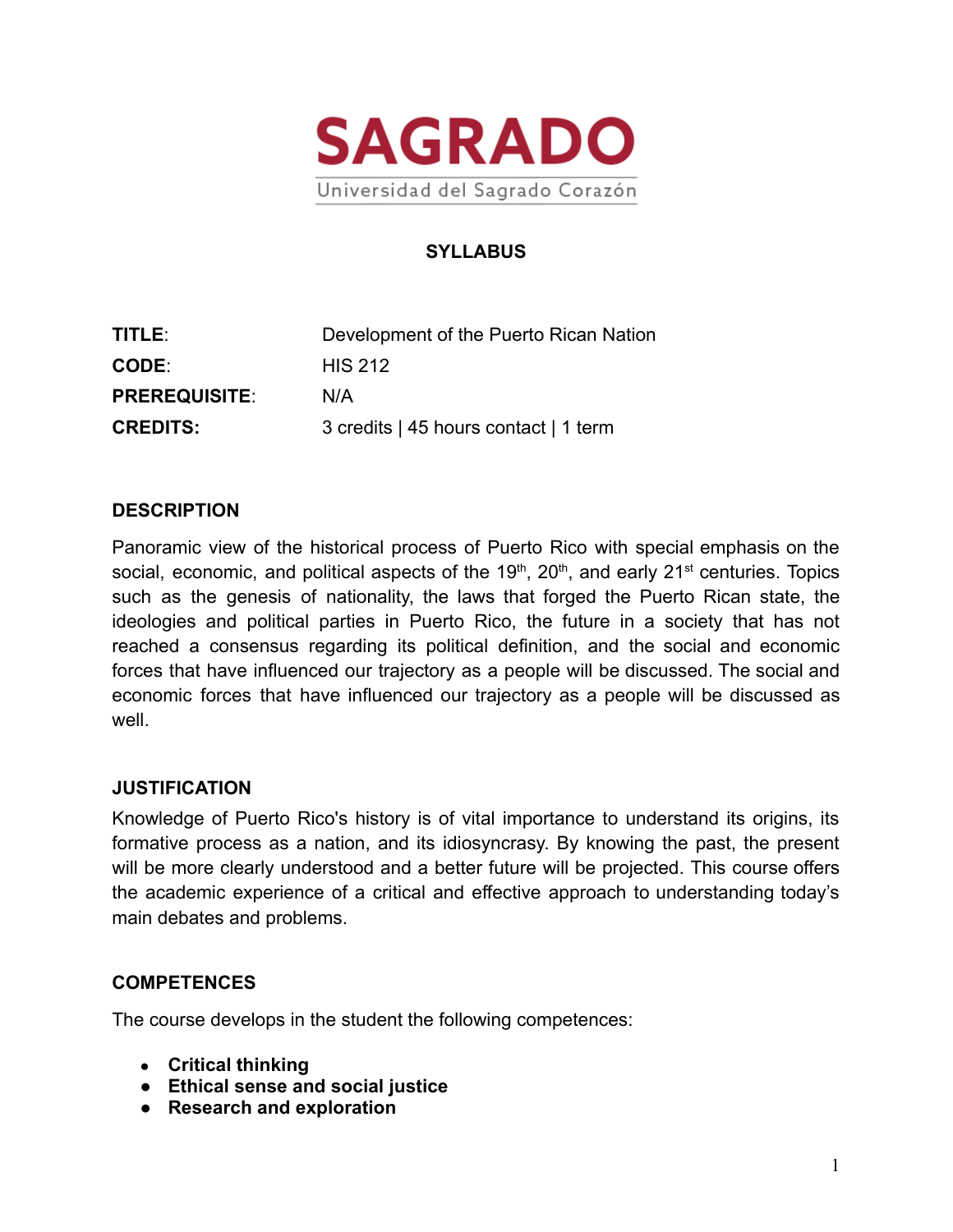## **OBJECTIVES**

At the end of the course, students will be trained to:

- 1. Identify the most significant historical events of Puerto Rican society from its origins to the present, with special attention to the 19<sup>th</sup>, 20<sup>th</sup>, and 21<sup>st</sup> centuries.
- 2. Interpret and analyze the formative processes of the Puerto Rican nation.
- 3. Perform a deeper historical-social and cultural analysis from various perspectives: gender, class, race, and ideologies, among others.
- 4. Integrate topics and situations relevant to the Puerto Rican reality as a part of the Caribbean and Latin America into the discussions.
- 5. Produce educational material that contributes knowledge to some aspect of Puerto Rican cultural, political, artistic, community, sports, and scientific activities.
- 6. Promote a civic identity within the Puerto Rican historical context that inspires students to act as responsible agents in today's society.

# **CONTENT**

- I. The formative centuries (XVI to XVIII)
	- A. Introduction
		- 1. Initial Reflection: "*History, for what?*"
		- 2. Times in History: Short-Term Events and Junctures as Intermediate Time and **Structures**
	- B. The Founding Peoples
		- 1. Pre-Columbian Cultures
		- 2. The Spanish
		- 3. Africans
	- C. Mining and Agricultural Development
	- D. Military **Policy** and Smuggling
	- E. Demography and Society (17th and 18th centuries)
	- F. The Bourbon Reforms: Their Nature and Impact
- II. The 19th century
	- A. Spain and Puerto Rico, 1800-1837
		- 1. The ups and downs of Spanish politics and their effects on Puerto Rico
		- 2. Constitutional periods
		- 3. Separatists: the different visions and projects of independence
		- 4. Reforms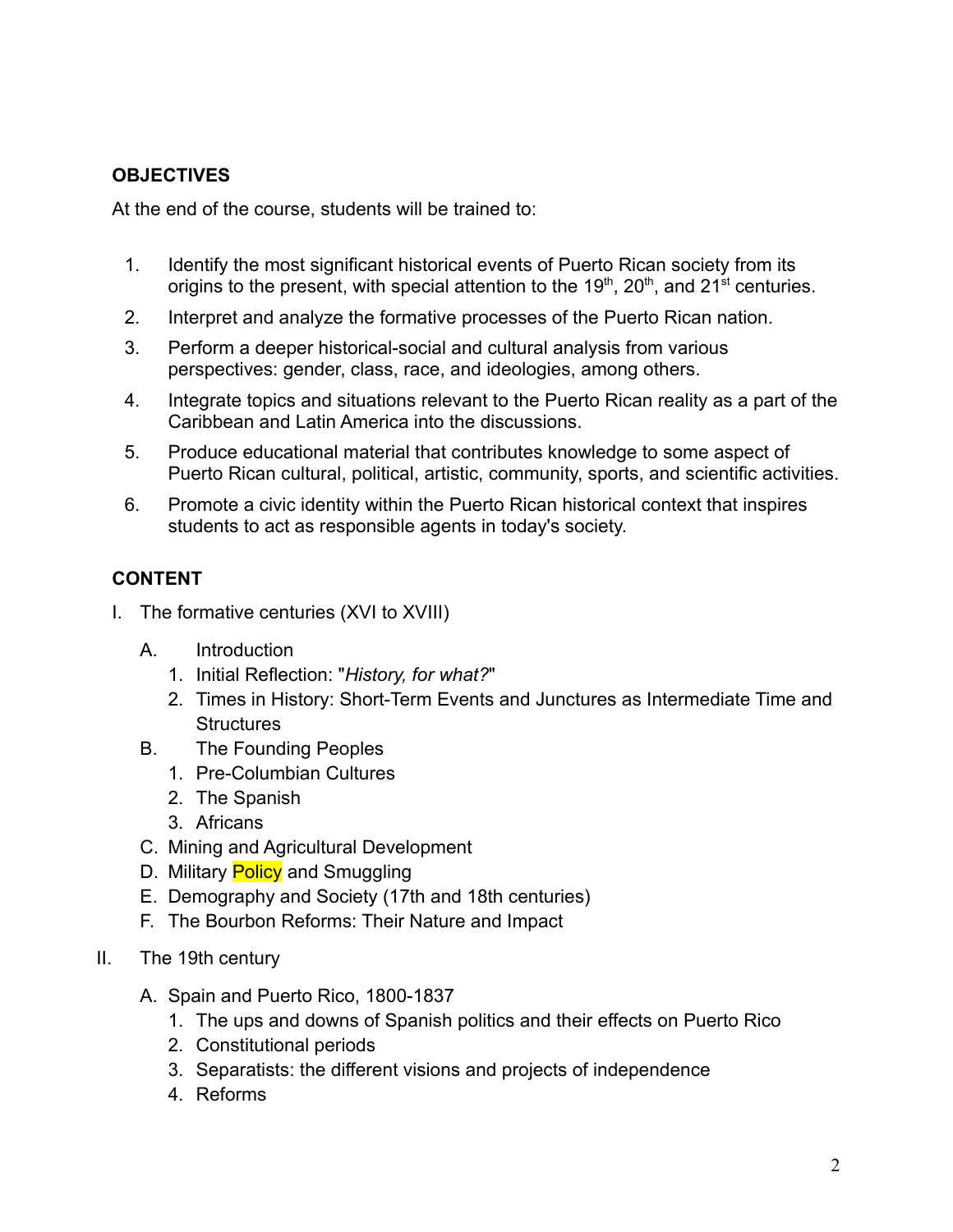- 5. Return to absolutism awaiting Special Laws
- B. Economic Development
	- 1. Labor
	- 2. Rise and decline of sugar
	- 3. Sugar in Cuba and Puerto Rico
	- 4. Coffee and the mountains
- C. Political Scaffolding: The Spanish Colonial Government
	- 1. Spain's policy towards Puerto Rico from de la Torre to 1898.
- D. Political currents
	- 1. The reformists: assimilationists and autonomists
	- 2. Conservatives: "unconditionalism"
	- 3. The speech on "The Great Puerto Rican Family"
- E. The Change in Colonial Domination
	- 1. The Spanish-Cuban-American War
	- 2. The military government
	- 3. Puerto Rican reaction
- III. The 20th Century
	- A. The New Colonial Order: 1900-1930
		- 1. The Foraker Act and the Jones Act
		- 2. The kaleidoscope of Puerto Rican politics: 1900-1930
			- a. Realignment of political forces and parties
		- 3. Feminism, colonialism, and partisan politics
			- a. The Suffragette Movement
	- B. Economy: From the Haciendas to the Power Plants
		- 1. Sugar and sugar mills: proletarianization and union struggle
		- 2. The sewing industry: exploitation of female labor
	- C. The Great Depression and its Effects on Puerto Rico
		- 1. The desperate 1930s: cultural discourse and social reality
		- 2. Nationalism
		- 3. *Muñozista* populism
	- D. The Popular Party in Power: Their Government
		- 1. The ideological transformation of the PDP
		- 2. Creation of the Commonwealth (ELA)
		- 3. The political model
		- 4. The economic model
		- 5. Migration to the United States
	- E. Cracks in the Political and Economic Model
		- 1. New social alignments
		- 2. The "Manpower" Crisis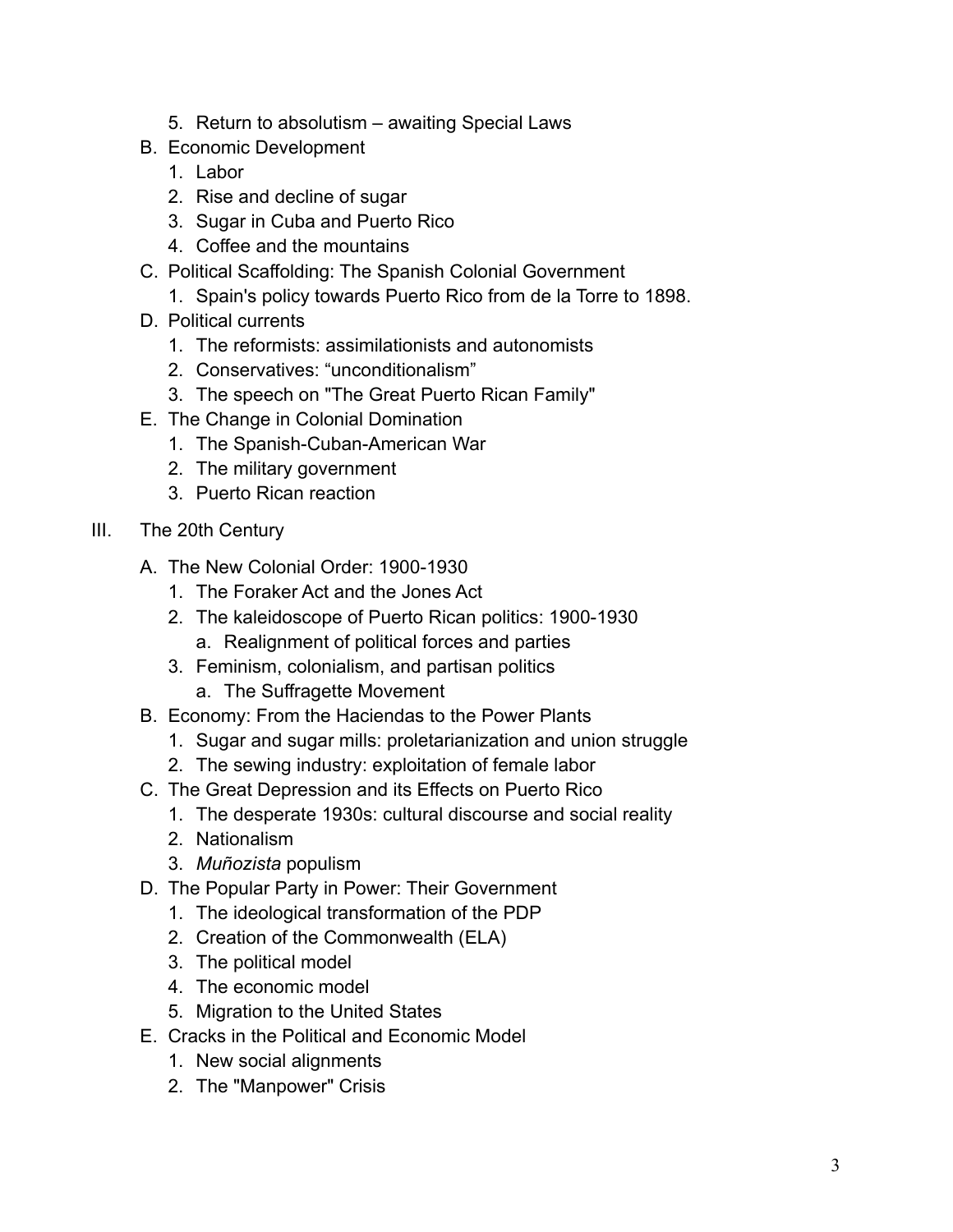- 3. Bipartisanship, 1968-2020: NPP and PDP
	- a. Alternation in power
	- b. The fiscal crisis and recent natural disasters

## **METHODOLOGY**

The following strategies of the active learning methodology are recommended:

- Flipped classroom
- Gallery walks
- Conferences
- Discussion forums
- Short tests and exams
- Guided readings, videos
- Critical analysis questions
- Documentaries
- Presentations
- Links to historical archives
- Timeline
- News
- Graphic organizers, timelines
- Critical reviews
- Interviews

## **EVALUATION**

| 15%  |
|------|
| 35%  |
| 30%  |
| 20%  |
| 100% |
|      |

## **LEARNING ASSESSMENT**

The institutional assessment rubric is applied to the core activity of the course.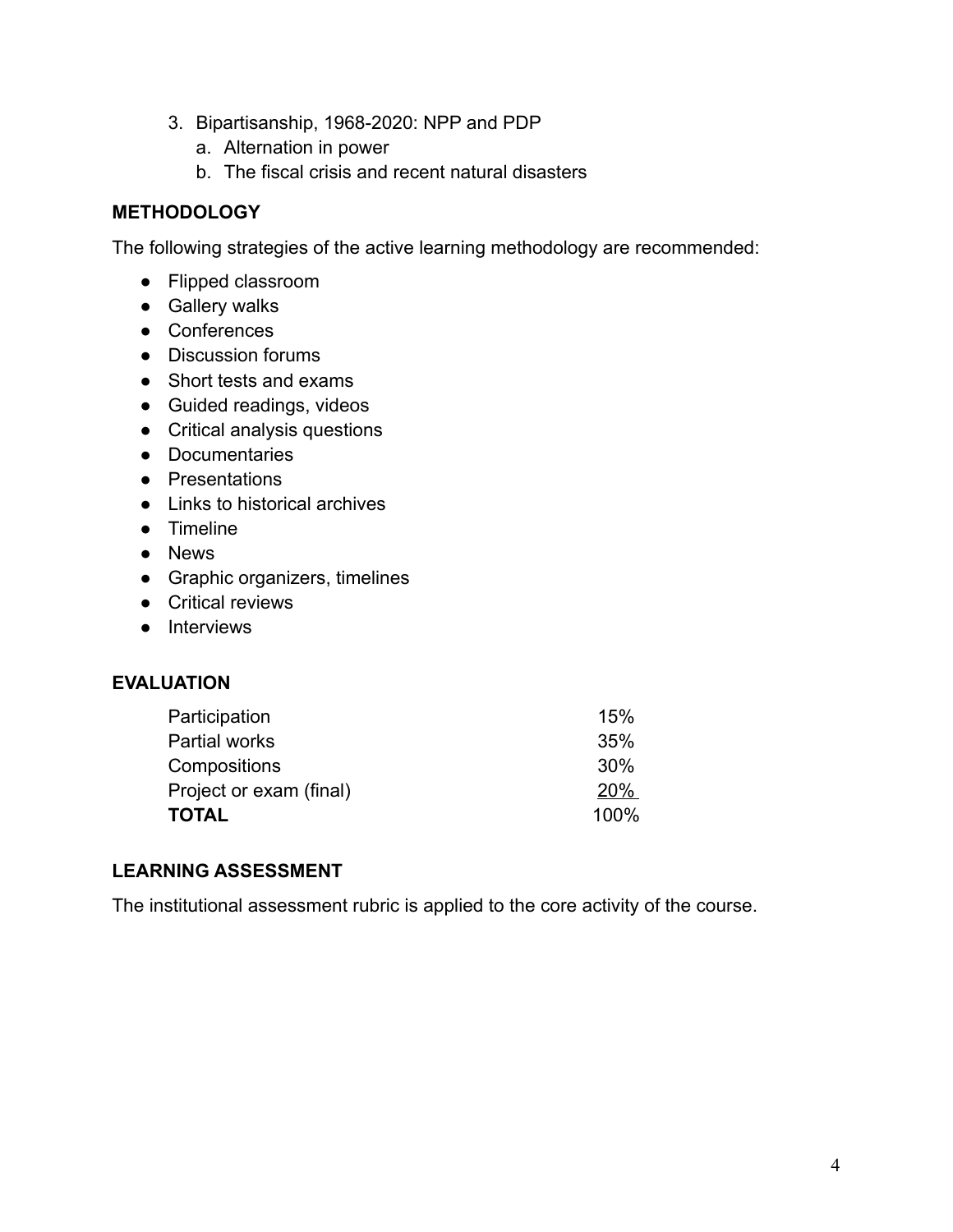#### **BIBLIOGRAPHY**

Abbad y Lasierra, F. I. (1959*) Historia geográfica, civil y natural de la isla de San Juan Bautista de Puerto Rico.* Editorial de la Universidad de Puerto Rico.

Acosta, I. (1987) *La mordaza en Puerto Rico, 1948-1957*. Editorial Edil.

Alegría, R. (1969*) Descubrimiento, conquista y colonización de Puerto Rico,*

*1493-1599.* Colección de Estudios Puertorriqueños.

Alegría, R. (Ed.). (1988) *Temas de historia de Puerto Rico*. San Juan: Centro de Estudios Avanzados de Puerto Rico y el Caribe.

Alonso, F. (2007) *Álbum de Puerto Rico*. Ediciones Doce Calles, S.A.

- Álvarez Curbelo, S. (2001) *Un país del porvenir: el afán de modernidad en Puerto Rico (siglo XIX)*. Ediciones Callejón.
- Álvarez Curbelo, S. (Ed.). (2001) *Los arcos de la memoria: El '98 de los pueblos puertorriqueños.* Editorial Posdata.
- Ayala, C. J., & Bernabe, R. (2018) *Puerto Rico en el siglo americano: su historia desde 1898*. Ediciones Callejón.

Azize, Y. (1985) *La mujer en la lucha*. Cultural.

Azize, Y. (Ed.). (1987) *La mujer en Puerto Rico*. Huracán.

- Barceló Miller, M. (1984) *Overseas politics and municipal government: Isabela, 1873-1887*. Huracán.
- Barceló Miller, M. (1997) *La lucha por el sufragio femenino en Puerto Rico, 1896-1935.* Huracán.
- Baralt, G. (1988) *La Buena Vista, 1833-1904. Estancia de frutos menores, fábrica de harinas y hacienda cafetalera*. Conservation Trust.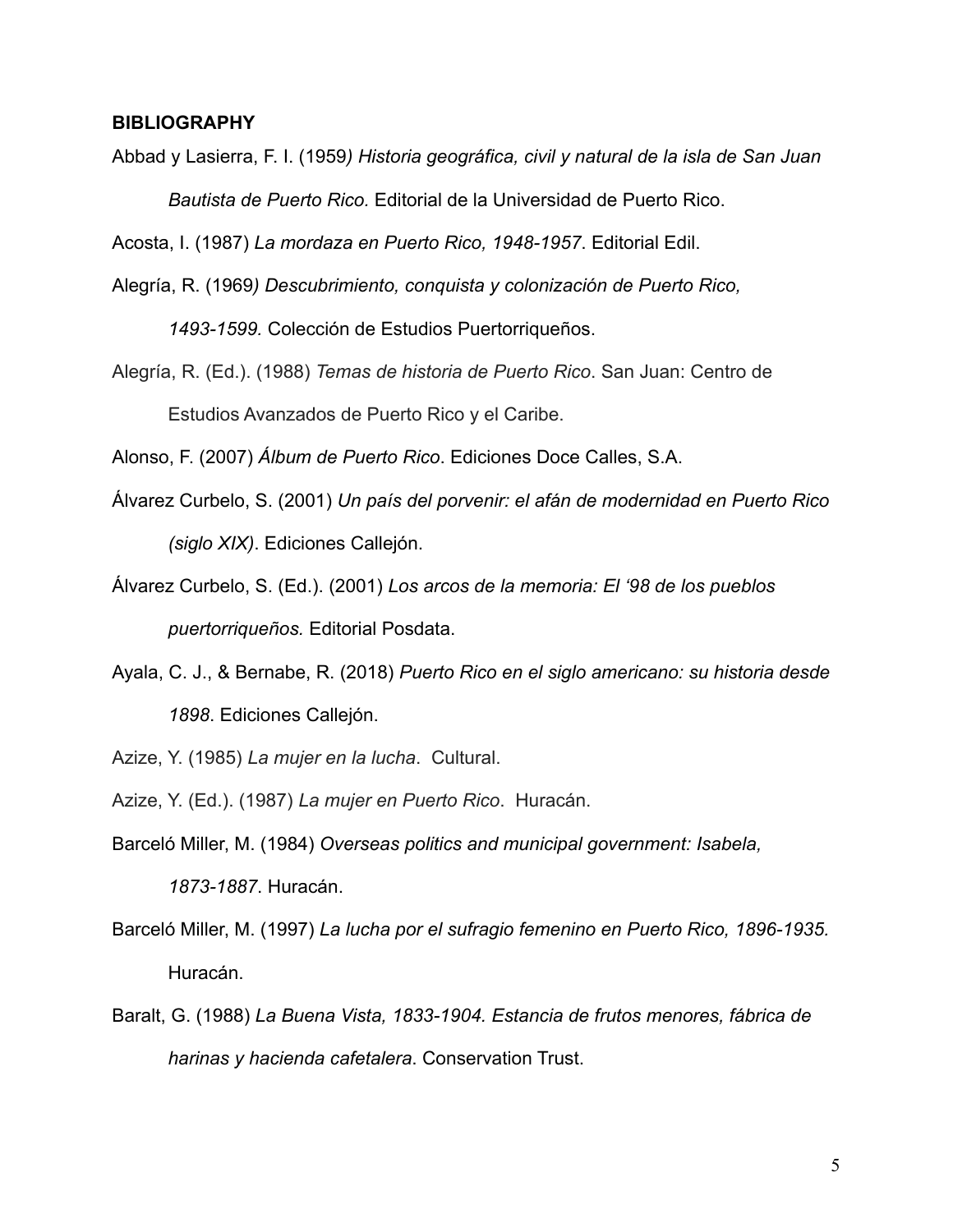Baralt, G. (1982) *Esclavos rebeldes. Conspiraciones y sublevaciones de esclavos en Puerto Rico (1795-1873)*. Ediciones Huracán

Baralt, G. (1998) *La vida de Luis A. Ferré.* New Day Foundation.

- Bayrón Toro, F. (2008) *Historia de las elecciones y partidos políticos de Puerto Rico*. Editorial Isla.
- Bergad, L. W. (1983*) Coffee and the Growth of Agrarian Capitalism in Nineteenth Century Puerto Rico.* Princeton University Press.
- Bird, A. (2008) *Parejeros y desafiantes: la comunidad tabaquera de Puerta de Tierra de principios del siglo XX.* Ediciones Huracán.
- Calderón Rivera, J. (2008) *La pluma como arma: La construcción de la identidad nacional de Luis Muñoz Rivera*. Analysis, Inc.
- Cancel, H., & Feliciano Ramos, H. (2012) *Puerto Rico: su transformación en el tiempo*. Editorial Cordillera.
- Caro Costas, A. (1980*) Antología de lecturas de historia de Puerto Rico (Siglos XV-XVIII*). s.e.
- Caro Costas, A. (1963) Villa de San Germán, sus derechos y privilegios durante los siglos XVI, XVII y XVIII. Instituto de Cultura Puertorriqueña.
- Castro Arroyo, M. A. (1980) *Arquitectura en San Juan de Puerto Rico (Siglo XIX*). Editorial de la Universidad de Puerto Rico.

Castro Arroyo, M. A. (1991) *"Introducción" in Plan de Ponce para la reorganización del Partido Liberal de la Provincia y Acta de la asamblea constituyente del Partido Autonomista Puertorriqueño.* Instituto de Cultura Puertorriqueña.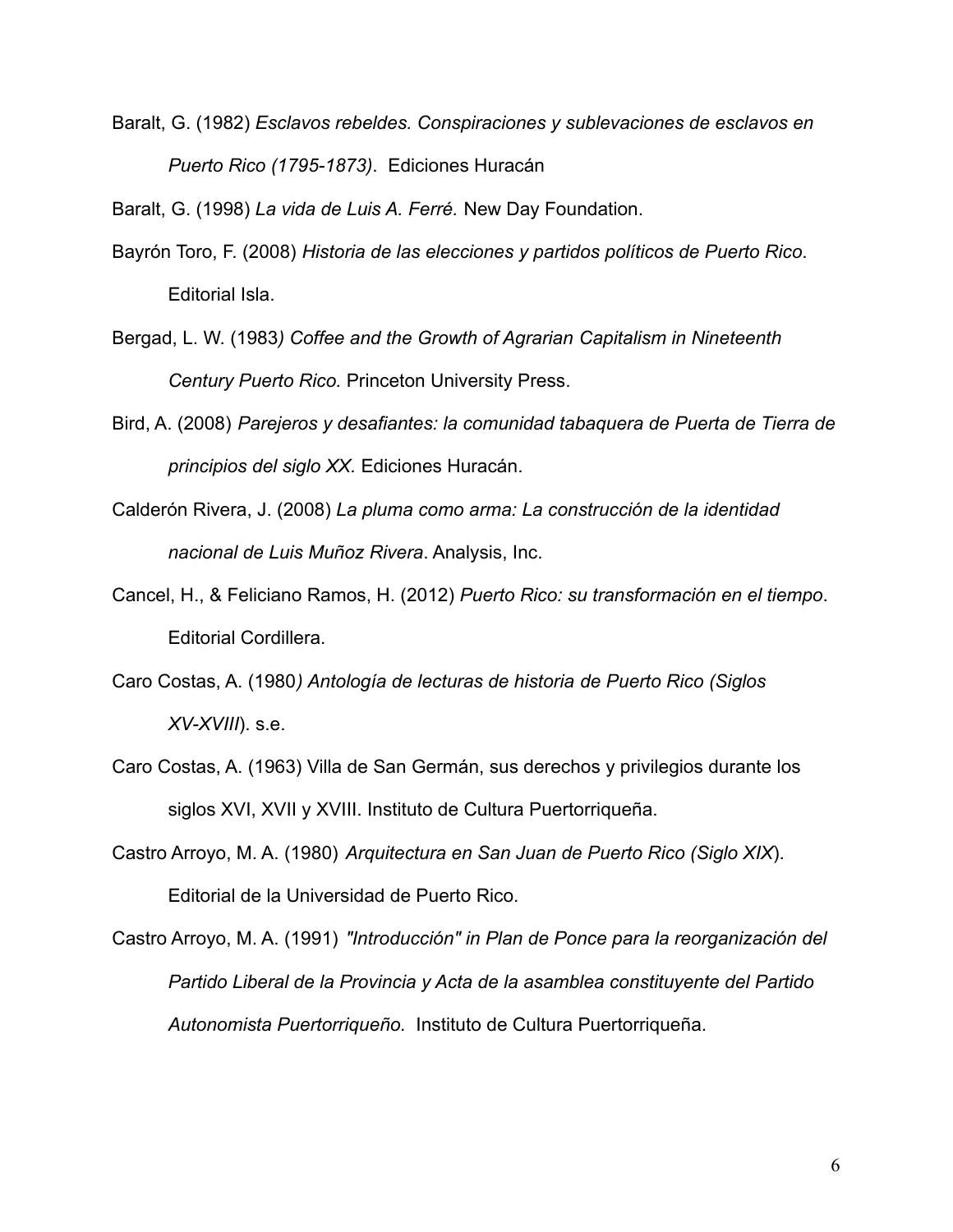- Colón Ocasio, R. (2009) *Antonio Fernós Isern, soberanista, Luis Muñoz Marín, autonomista: Divergencias ideológicas y su efecto en el desarrollo del Estado Libre Asociado.* Fundación Educativa Antonio Fernós Isern.
- Colón Rivera, J., Córdova Iturregui, F. and Córdova Iturregui, J. (2014) *El Proyecto de explotación minera en Puerto Rico (1962-1968)*. Río Piedras, PR: Huracán.

Concepción Suárez, G. (2010) *Los días con mi padre*. Print Solution.

- Córdova, G. (1993) *Resident Commissioner, Santiago Iglesias and His* Times. Editorial of the University of Puerto Rico.
- Cruz García, R. (2008) *El impacto del poder político de los Estados Unidos en los principales partidos políticos de Puerto Rico aspirantes a la independencia (1898-1952).* Publicaciones Puertorriqueñas.
- Cruz Monclova, L. (1952-1964). *Historia de Puerto Rico (Siglo XIX). Editorial Universitaria, 1952-1964*, 5 vols.
- Cubano Iguiña, A. (1990*) El hilo en el laberinto: claves de la lucha política en Puerto Rico (siglo XIX*). Ediciones Huracán.
- Curet Cuevas, E. (1972) *El desarrollo político de Puerto Rico: 1940 a 1972.* Management Aid Center.
- Curet Cuevas, E. (2003) *Economía política de Puerto Rico: 1950 a 2000*. Ediciones M.A.C.
- Dávila Colón, L. (1999) *La dictadura de la prensa.* Editorial El Mundo.
- Dávila Colón, L. (2001) *El Negro Día.* Producciones de Avanzada Social.
- Dávila Colón, L. (2003) *Justicia Roja.* (n.d.).
- Dávila Colón, L. (2009) *Estado Patria.* Forsa Editores.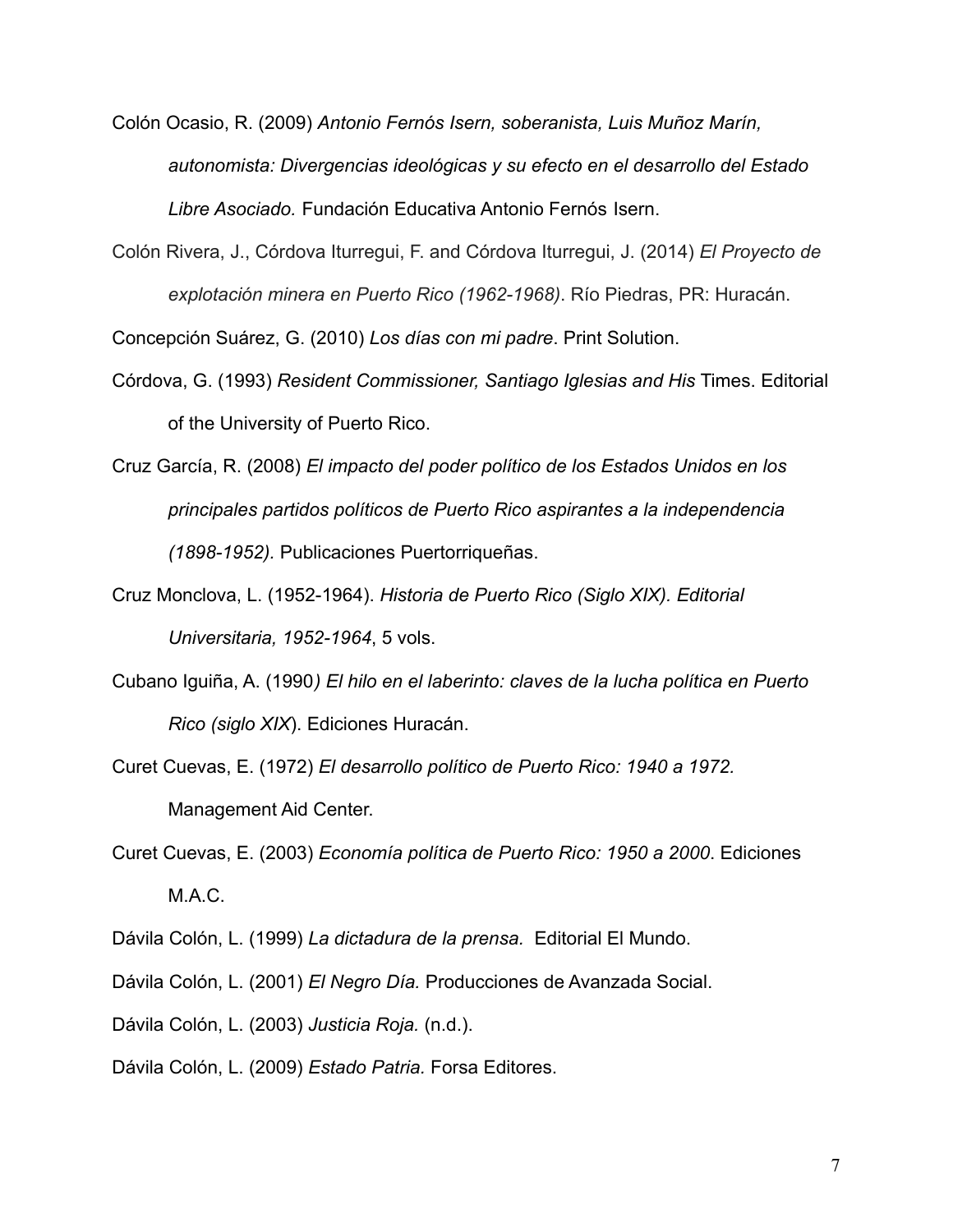Dietz, J. (2002) *Historia económica de Puerto Rico.* Ediciones Huracán.

Díaz, L. E. (1983) *Castañer, una hacienda cafetalera en Puerto Rico*. Edil, Inc.

- Díaz Soler, L. M. (1967) *Historia de la esclavitud negra en Puerto Rico*. Editorial Universitaria.
- Domenech Abreu, L. (2007) *¡Que el pueblo decida! La gobernación de Roberto Sánchez Vilella.* EMS Editores.
- Duany, J. (Ed.). (1990) *Los dominicanos en Puerto Rico: Migración en la semiperiferia*. Huracán.
- Duany, J., Hernández Angueira, L. and Rey, C. (1995) *El Barrio Gandul: Economía subterránea y migración indocumentada en Puerto Rico.* Editorial Nueva Sociedad y Universidad del Sagrado Corazón.
- Estades Font, M. (1988) *La presencia militar de Estados Unidos en Puerto Rico, 1898-1918*. Huracán.
- Fernós López-Cepero, A. (2007) *La correspondencia secreta entre Luis Muñoz Marín y Ruby Black, 1933-1946, crónica de una relación política.* Ediciones Puerto.
- Ferrao, L. A. (2009) *Puertorriqueños en la Guerra Civil Española: Prensa y Testimonios 1936-1939.* Editorial Universidad de Puerto Rico.
- Ferré, L.A. (1992) *Memorias de Ponce: Autobiografía de Luis A. Ferré, narrada por Rosario Ferré*. Editorial Norma.
- García, G., & Quintero Rivera A. (1982) *Desafío y solidaridad: Breve historia del movimiento obrero puertorriqueño.* Ediciones Huracán.
- García Passalacqua, J. M. (1996) *Los Secretos del Patriarca: guerra civil en la conciencia de Luis Muñoz Marín.* Editorial Cultural.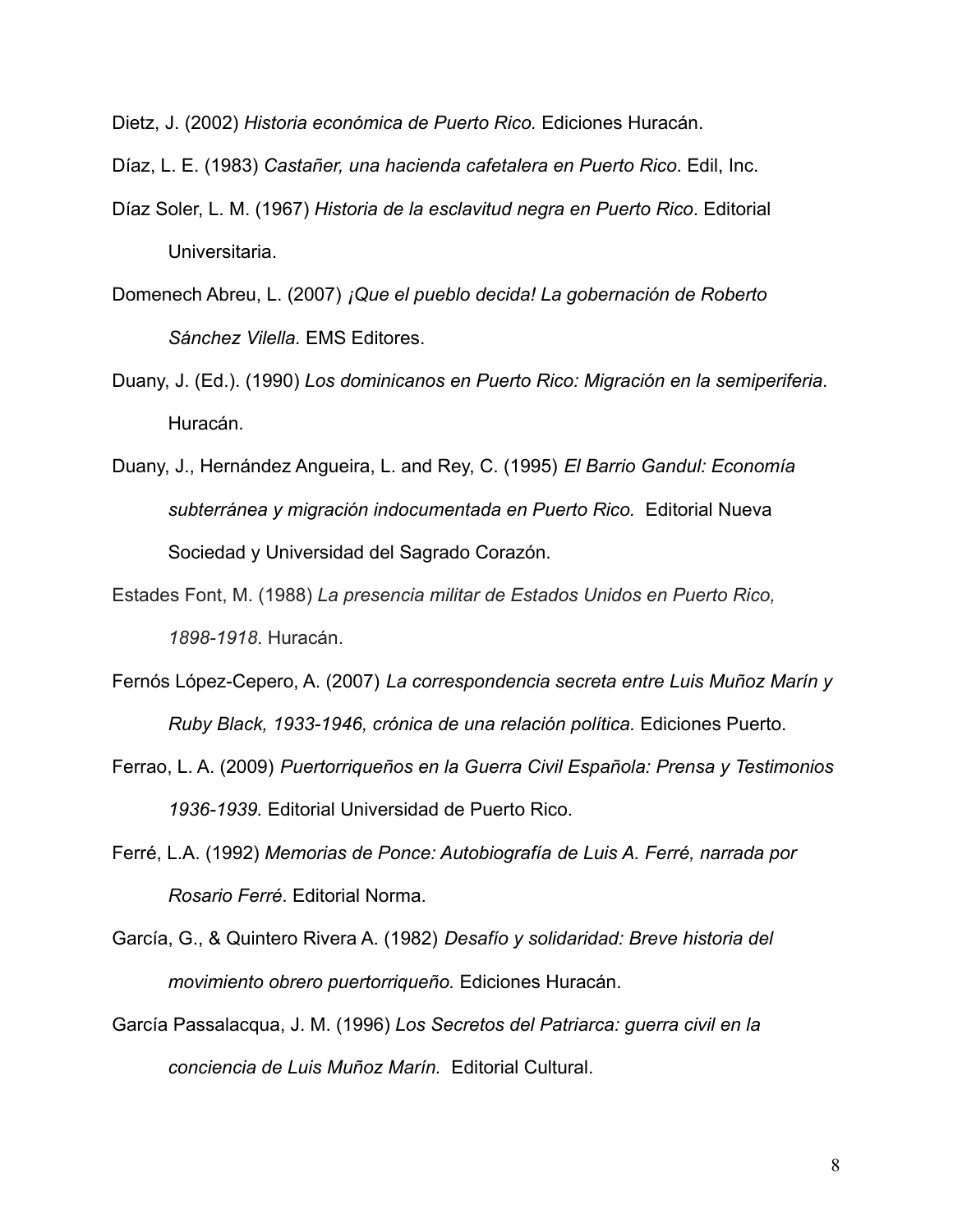- García Passalacqua, J. M. (2009) *El umbral de la promesa: Ensayos de estudios culturales puertorriqueños.* EMS Editores.
- Gaztambide Géigel, A., & Álvarez Curbelo, S. (Eds.). (1996) *Historias vivas: Historiografía puertorriqueña contemporánea.* Postdata.
- Gaztambide Géigel, A., González Mendoza, J. and Cancel, M. (Ed.). (2000) *Cien años de sociedad: Los 98 del Gran Caribe*. Callejón.
- Gil Bermejo, J. (1970) *Panorama histórico de la agricultura en Puerto Rico*. Instituto de Cultura Puertorriqueña, Escuela de Estudios Hispanoamericanos.

Heredia, M. (1973) *Luis Muñoz Marín: Biografía abierta.* Ediciones Puerto.

- Huertas González, F. and Roque Rivera, J. (Ed.). (2013) *Los pueblos de la región Centro Oriental y su historia (Siglos XIX y XX)*. Universidad del Turabo.
- Jiménez de Wagenheim, O. (1984). *El Grito de Lares, sus causas y sus hombres*. Ediciones Huracán.
- Julián de Nieves, E. (1982) *The Catholic Church in Colonial Puerto Rico (1898-1964)*. Edil.

Lewis, G. K. (1977) *Puerto Rico: Colonialismo y revolución*. Ediciones Era.

López Cantos, A. (1970) *Fiestas y juegos en Puerto Rico*. Centro de Estudios Avanzados para Puerto Rico y el Caribe*.*

*López Cantos, A. (1975) Historia de Puerto Rico, 1630-1700. Escuela de Estudios Hispanoamericanos.*

*Luque de Sánchez, M. M. (1980) La ocupación norteamericana y la Ley Foraker (La opinión pública puertorriqueña). Editorial Universitaria.*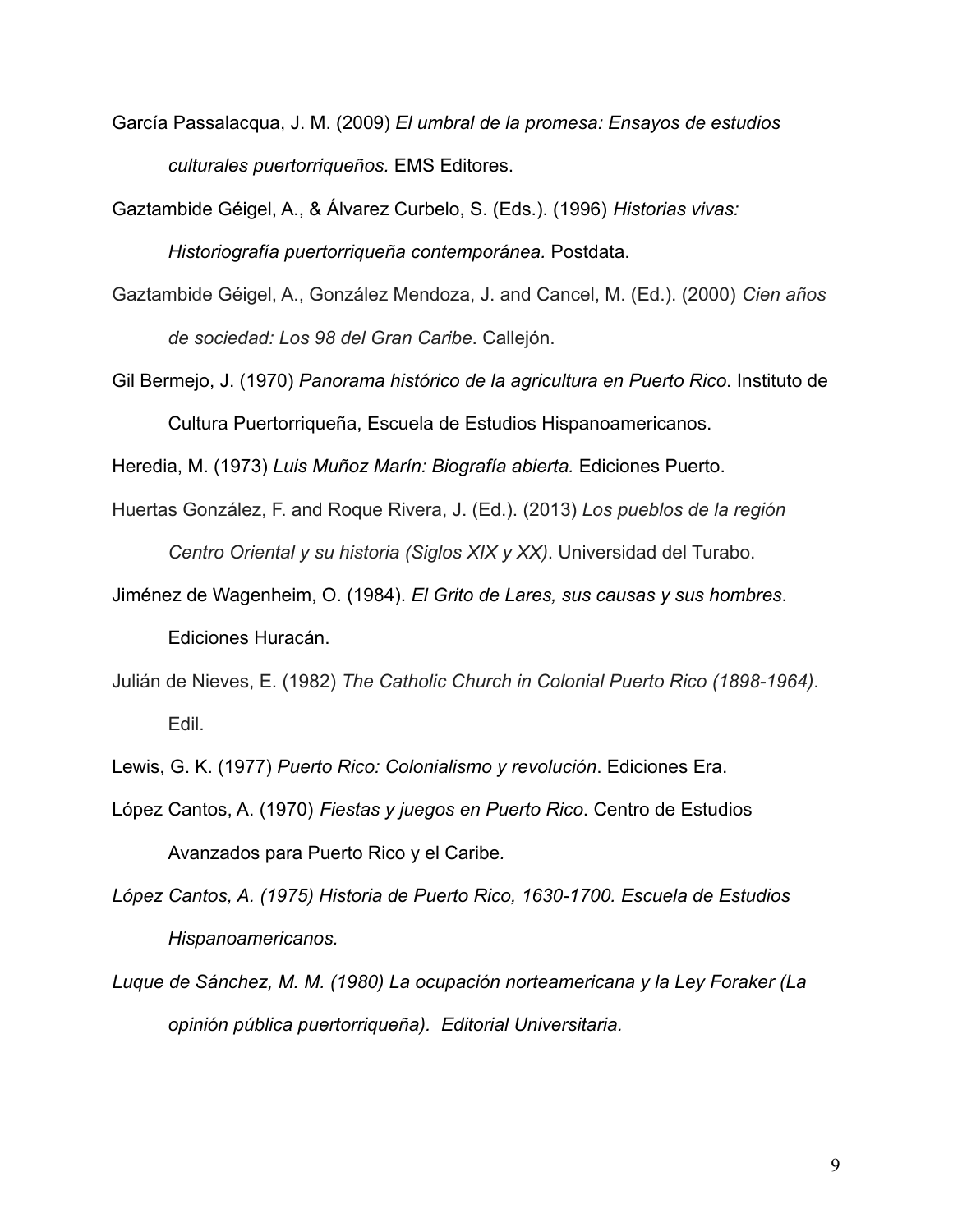- *Luque, M. (Ed.). (2010) Iglesia, estado y Sociedad: 500 años en Puerto Rico y el Caribe: Actas del Simposio III: El desafiante siglo XII.* Arzobispado de San Juan y Universidad del Sagrado Corazón.
- *Maldonado Denis, M. (1976) Puerto Rico y Estados Unidos: emigración y colonialismo.* Siglo Veintiuno.
- *Maldonado Denis, M. (1977) Puerto Rico: una interpretación histórico-social. Edil-Antillana.*
- Martí Carvajal, M. (2007) *Ensayos sobre las Islas de Boriquén y San Juan de Puerto Rico*. Nuevo Mundo.
- *Martínez Fernández, L. (1990) El Partido Nuevo Progresista: Trayectoria hacia el poder y los orígenes sociales de sus fundadores (1967-1968). Edil.*
- *Martínez Vergne, T. (1992) Capitalism in Colonial Puerto Rico,* University Press of Florida.
- *Mathews, T. (1970) La política puertorriqueña y el Nuevo Trato.* Editorial Universitaria.
- *Meléndez, E. (1993) Movimiento anexionista en Puerto Rico.* Editorial de la Universidad de Puerto Rico.
- Mintz, S. (1988) *Taso, Trabajador de la Caña*. Ediciones Huracán.
- *Morales Carrión, A. (1995) Puerto Rico y la lucha por la hegemonía en el Caribe. Colonialismo y Contrabando, Siglos XVI-XVIII.* Editorial de la Universidad de Puerto Rico*.*
- *Moscoso, F. (1999) Agricultura y sociedad en Puerto Rico, siglos 16 al 18*. I.C.P. and Colegio de Agrónomos de Puerto Rico.

*Moscoso, F. (1986) Tribu y clases en el Caribe antiguo. San Pedro de Macorís, s.e.*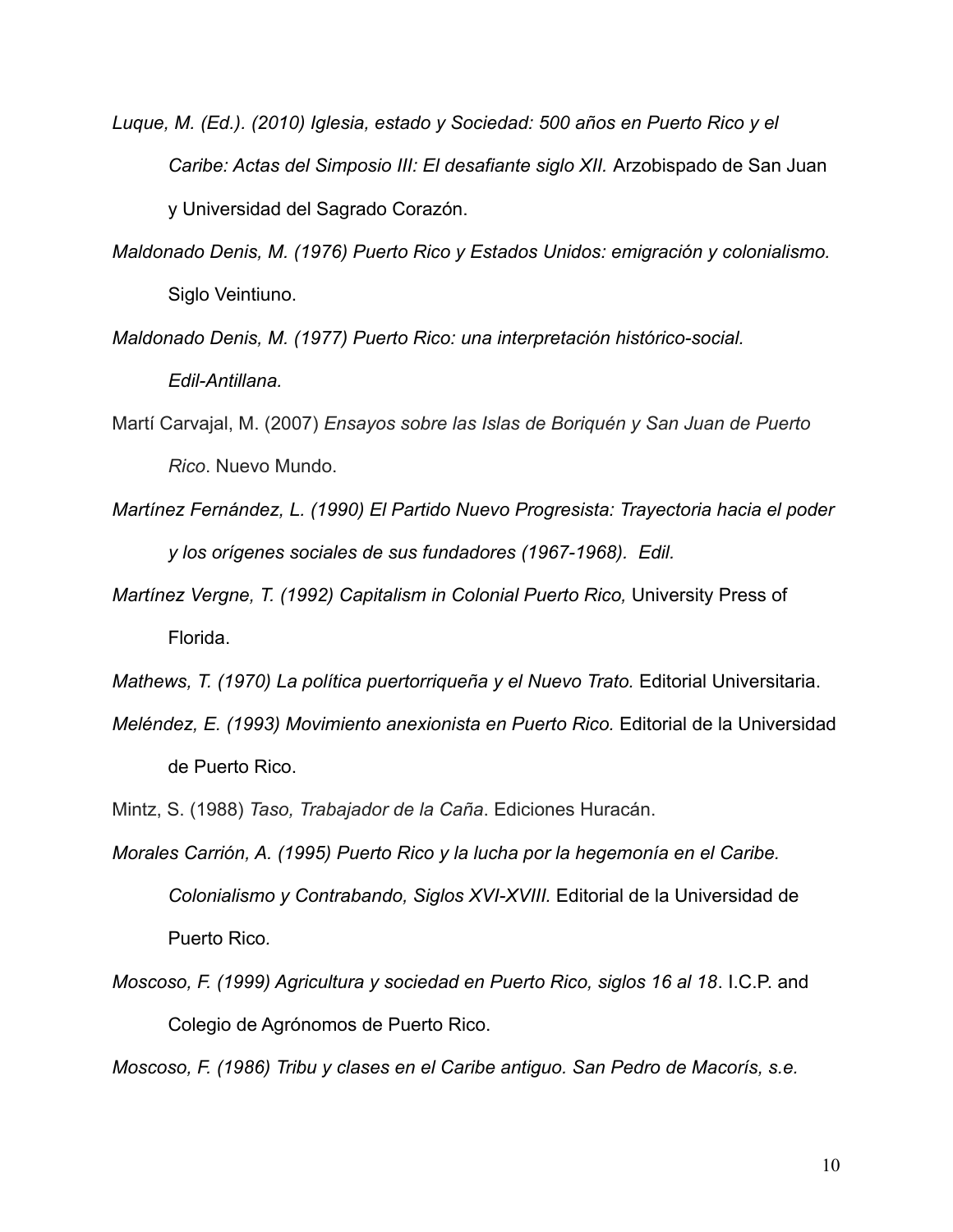*Muñoz Marín, L. (1992) Memorias: Autobiografía pública.* U.I.A.

- *Navas Dávila, G. (1985) Cambio y desarrollo en Puerto Rico: la transformación ideológica del Partido Popular Democrático.* Editorial de la Universidad de Puerto Rico*.*
- *Negrón Portillo, M. (1981) El autonomismo puertorriqueño, su transformación ideológica (1895-1914). Ediciones Huracán.*
- *Ortiz Ramos, P. (2007) Gilberto Concepción de Gracia, en nombre de la verdad.* Editorial Corripio.

*Ostolaza Bey, M. (1989) Política sexual en Puerto Rico.* Ediciones Huracán.

- Pabón, C. (2002) *Nación postmortem, Ensayos sobre los tiempos de insoportable ambigüedad.* Ediciones Callejón.
- Pagán, B. (1972*) Historia de los partidos políticos puertorriqueños*, 1898-1956. s.e. 2 vols.
- Pantojas García, E. (1990) *Development and Strategies as Ideology. Puerto Rico's Export-Led Industrialization Experience.* Editorial de la Universidad de Puerto Rico.

Partsch, J. (2006) *Jesús T. Piñero: el exiliado en su patria.* Ediciones Huracán.

- Pérez Vega, I. (1985) *El cielo y la tierra en sus manos: Los grandes propietarios de Ponce, 1816-1830*. Huracán.
- Picó, F. (1993) *Al filo del poder. Subalternos y dominantes en Puerto Rico 1739-1930.* Editorial de la Universidad de Puerto Rico.
- Picó, F. (1987) *Amargo café (Los pequeños y medianos caficultores de la segunda mitad del siglo XIX. Ediciones Huracán.*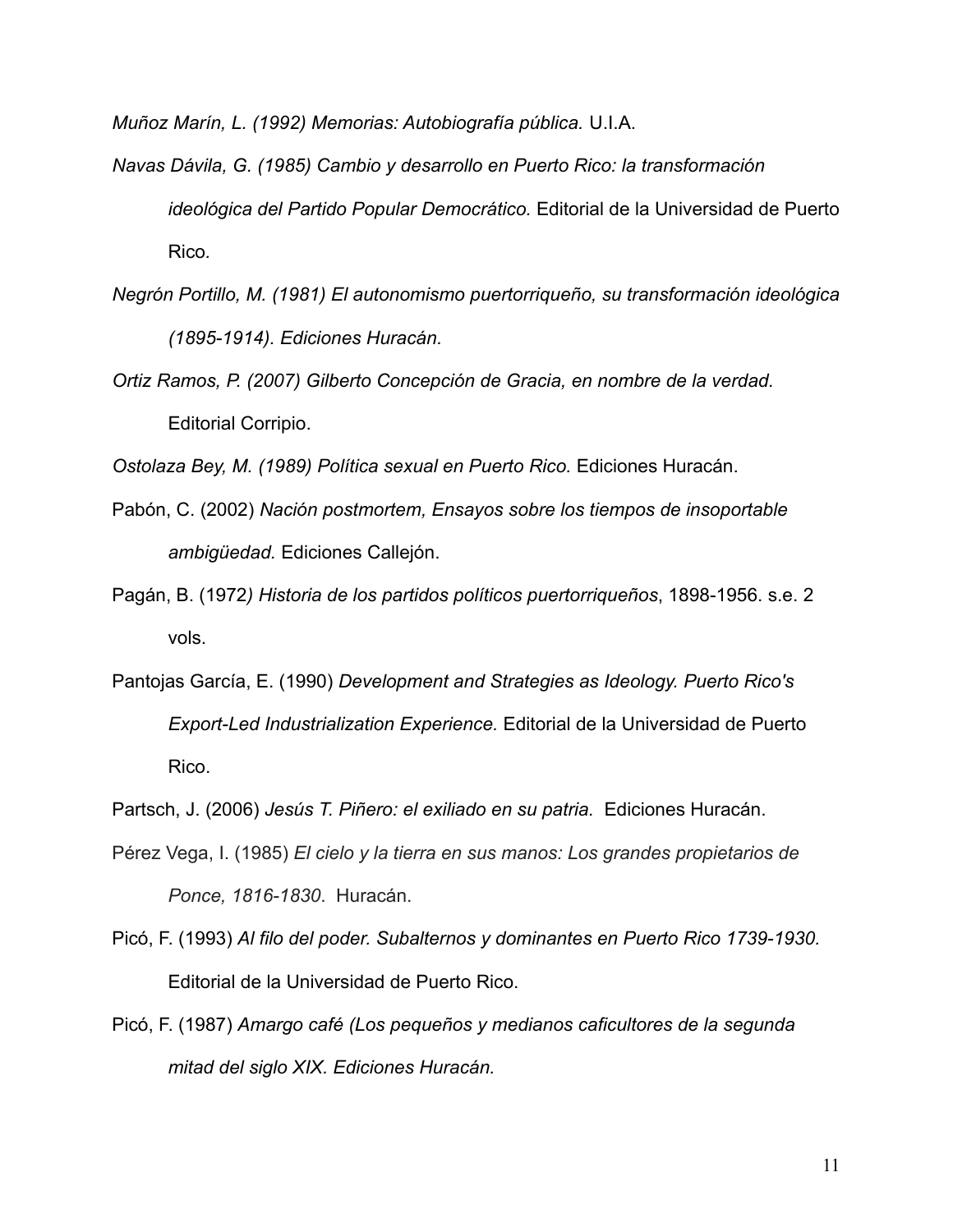Picó, F. (1979*) Libertad y servidumbre en el Puerto Rico del siglo XIX (Los jornaleros utuadeños en vísperas del auge del café)*. Ediciones Huracán.

Picó, F. (1998) *El día menos pensado*. Ediciones Huracán.

Picó, F. (1987) *1898: La guerra después de la guerra.* Ediciones Huracán.

- Picó, F. (1983) *Los gallos peleados.* Ediciones Huracán.
- Picó, F. (1995) *Contra la corriente: Seis microbiografías de los tiempos de España.* Ed. Huracán.
- Picó, F. (1998) *Cada guaraguao: Galería de oficiales norteamericanos en Puerto Rico (1898-1899)*. Huracán.
- Picó, F. (1999) *Luis Muñoz Marín: Ensayos del Centenario.* Fundación Luis Muñoz Marín.
- Picó, F. (Ed.). (2003) *Luis Muñoz Marín, perfiles de su gobernación, 1948-1964*. FLMM.

Picó, F. (2004) *Los irrespetuosos.* Ed. Huracán

Picó, F. (2006) *Historia General de Puerto Rico*. Ediciones Huracán.

Picó, F. (2013) *Vocaciones caribeñas.* Ediciones Callejón.

Quintero Rivera, A. (1978) *Conflictos de clase y política en Puerto Rico*. Ed. Huracán.

- Quintero Rivera, Á. (1988) *Patricios y plebeyos: Burgueses, hacendados, artesanos y obreros: las relaciones de clase en el Puerto Rico de cambio de siglo*. Huracán.
- Quintero Rivera, Á. (1998) *Salsa, sabor y control: Sociología de la música tropical*. Siglo XXI.
- Quintero Rivera, A. (Ed) (2003). *Vírgenes, Magos y escapularios: Imaginería, etnicidad y religiosidad popular en Puerto Rico.* Universidad de Puerto Rico y Universidad del Sagrado Corazón.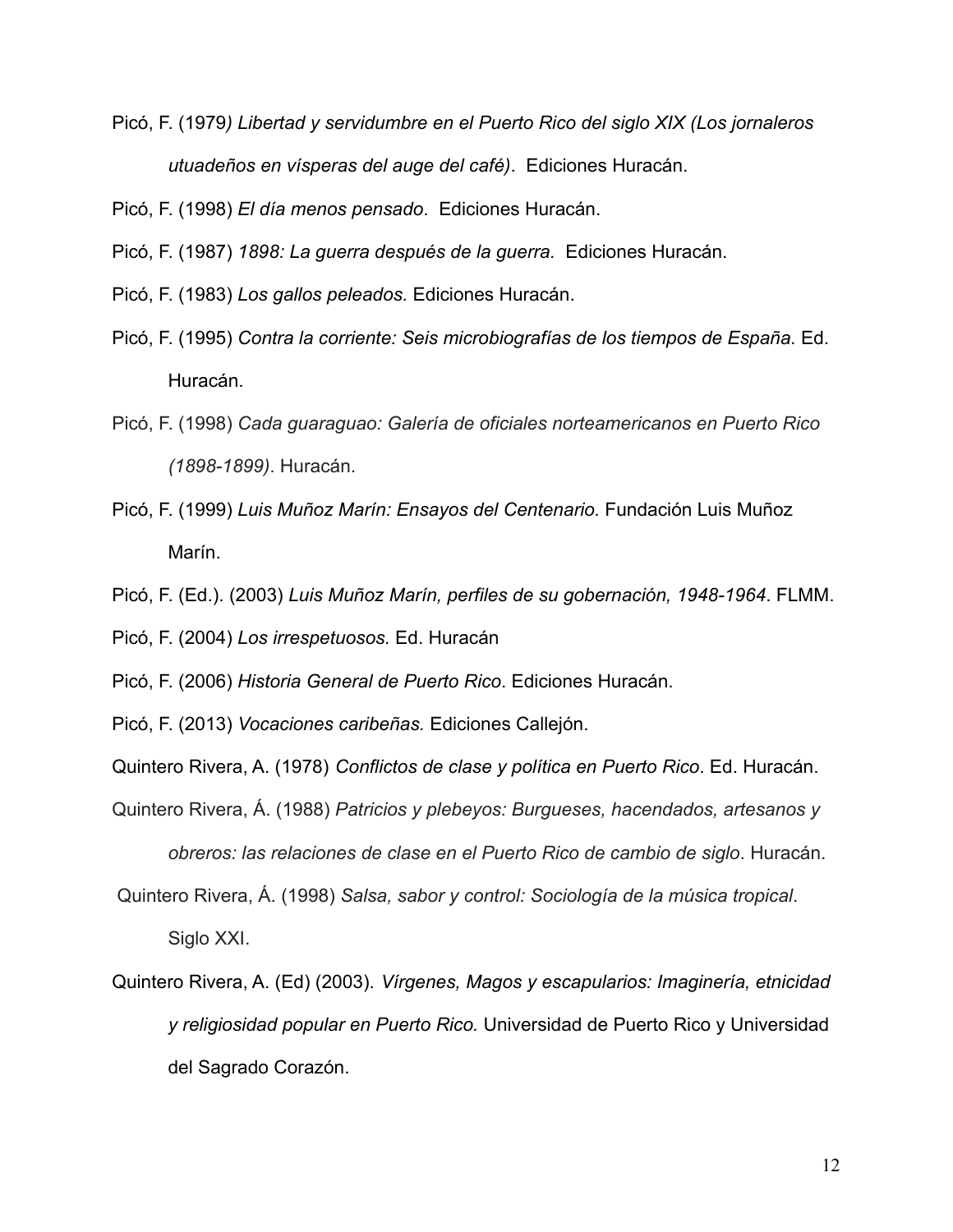Quiñones Calderón, A. (2010) *La perversión de la política.* Fast Printing.

Rafucci de García, C. (1981) *El gobierno civil y la Ley Foraker.* Editorial Universitaria.

- Ramos, A. (1987) *Las ideas anexionistas en Puerto Rico bajo la dominación norteamericana*. Ediciones Huracán.
- Ramos de Santiago, C. (1979) *El gobierno de Puerto Rico*. Río Piedras, Editorial Universitaria.
- Ramos Mattei, A. (ed.) (1982) *Azúcar y esclavitud*. Dean's Office of Graduate Affairs, UPR.
- Ramos Mattei (1981). *La hacienda azucarera. Su crecimiento y crisis en Puerto Rico (Siglo XIX)*. CEREP
- Rivera de Álvarez, J. (1983) *Literatura puertorriqueña, su proceso en el tiempo*. Partenón.
- Rivera Medina, E. and Ramírez, R. (1994) *Del cañaveral a la fábrica: cambio social en Puerto Rico.* Ediciones Huracán.
- Rodríguez Beruff, J. and Bolívar Fresneda, J. (Ed.). (2012) *Puerto Rico en la Segunda Guerra Mundial: Baluarte del Caribe*. Callejón.
- Rodríguez Beruff, J. and Bolívar Fresneda, J. (Ed.). (2015) *Puerto Rico en la Segunda Guerra Mundial: El Escenario Regional.* Callejón.
- Rodríguez Beruff, J. (1988) *Política militar y dominación: Puerto Rico en el contexto Latinoamericano.* Ediciones Huracán.
- Rosario Urrutia, M. (2018). *La epidemia reinante: Llegada, difusión e impacto de la influenza en Puerto Rico, 1918-1919.* Ediciones Laberinto.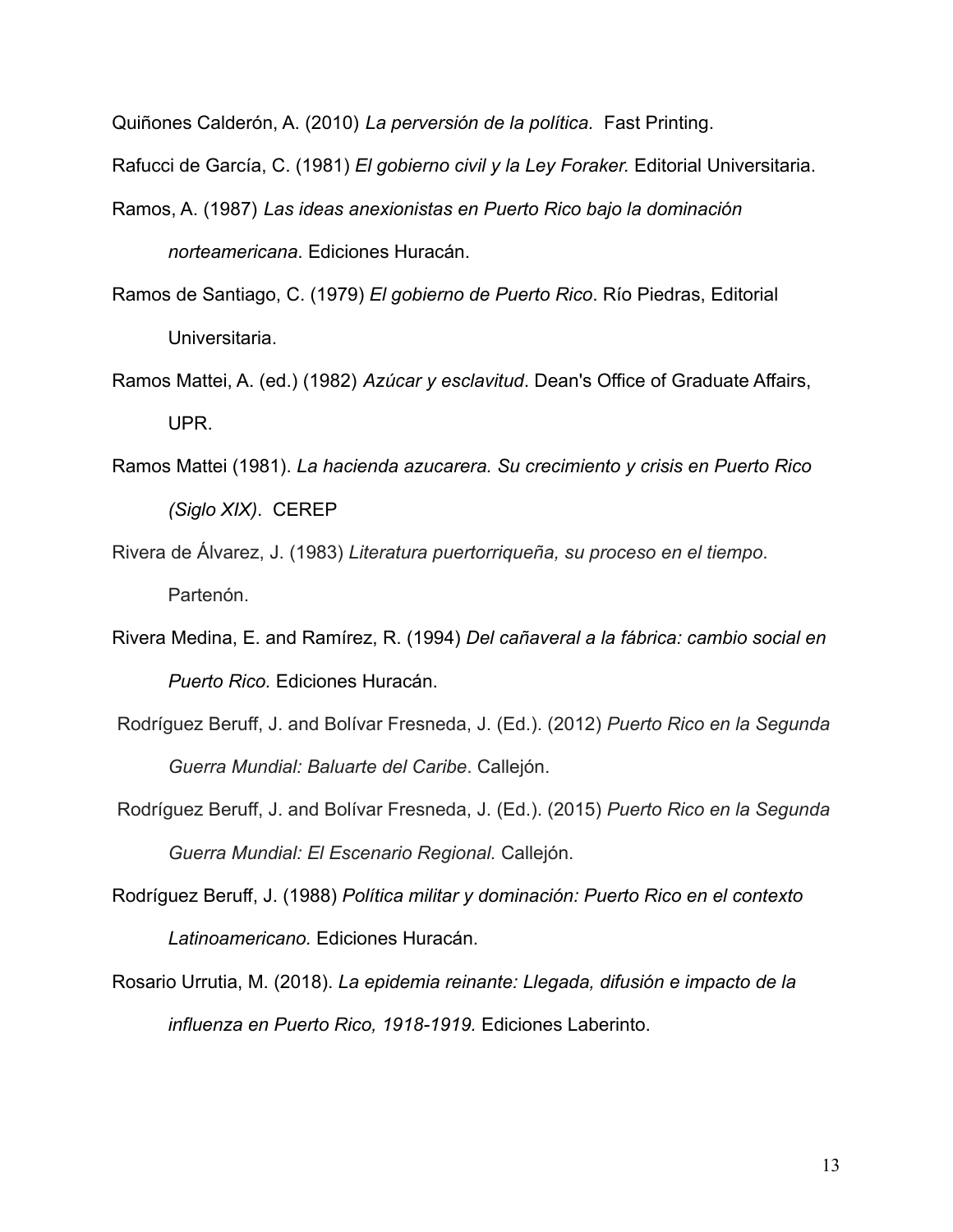- Roselló, P. (2008). *The unfinished business of American Democracy.* Pedro Roselló Library, University of Turabo.
- Santiago de Curet, A. (1989) *Crédito, moneda y bancos en Puerto Rico durante el siglo XIX*. Editorial de la Universidad de Puerto Rico.
- San Miguel, P. (1989) *El mundo que creó el azúcar: Las haciendas en Vega Baja,*

*1800-1873.* Huracán.

Sánchez Korrol, V. (1994). *From Colonia to Community: The History of the Puerto Ricans in New York City*. University of California Press.

Scarano, F. (2008) *Puerto Rico: Cinco siglos de Historia.* McGraw Hill.

- Scarano, F. (1992) *Hacienda y barracones: azúcar y esclavitud en Ponce, Puerto Rico 1800-1850.* Ediciones Huracán.
- Scarano, F. (1981*) Inmigración y clases sociales en el Puerto Rico del Siglo XIX*. Ediciones Huracán.
- Silva Gotay, S. (1997) *Protestantismo y política en Puerto Rico, 1898-1930*. Editorial de la Universidad de Puerto Rico.
- Silvestrini de Pacheco, B. (1979*) Los trabajadores puertorriqueños y el partido socialista, (1932-1940).* Editorial Universitaria.

Sued-Badillo, J. (1979) *La mujer indígena y su sociedad*. Antillana.

Sued Badillo, J. and López Cantos, M. (1986*) Puerto Rico negro*. Editorial Cultural.

Taller de Formación Política. (1982) *¡Huelga en la caña! 1933-1934.* Ediciones Huracán.

Taller de Formación Política. (1982*) La cuestión nacional: el Partido Nacionalista y el movimiento obrero puertorriqueño (1930-1940).* Ediciones Huracán.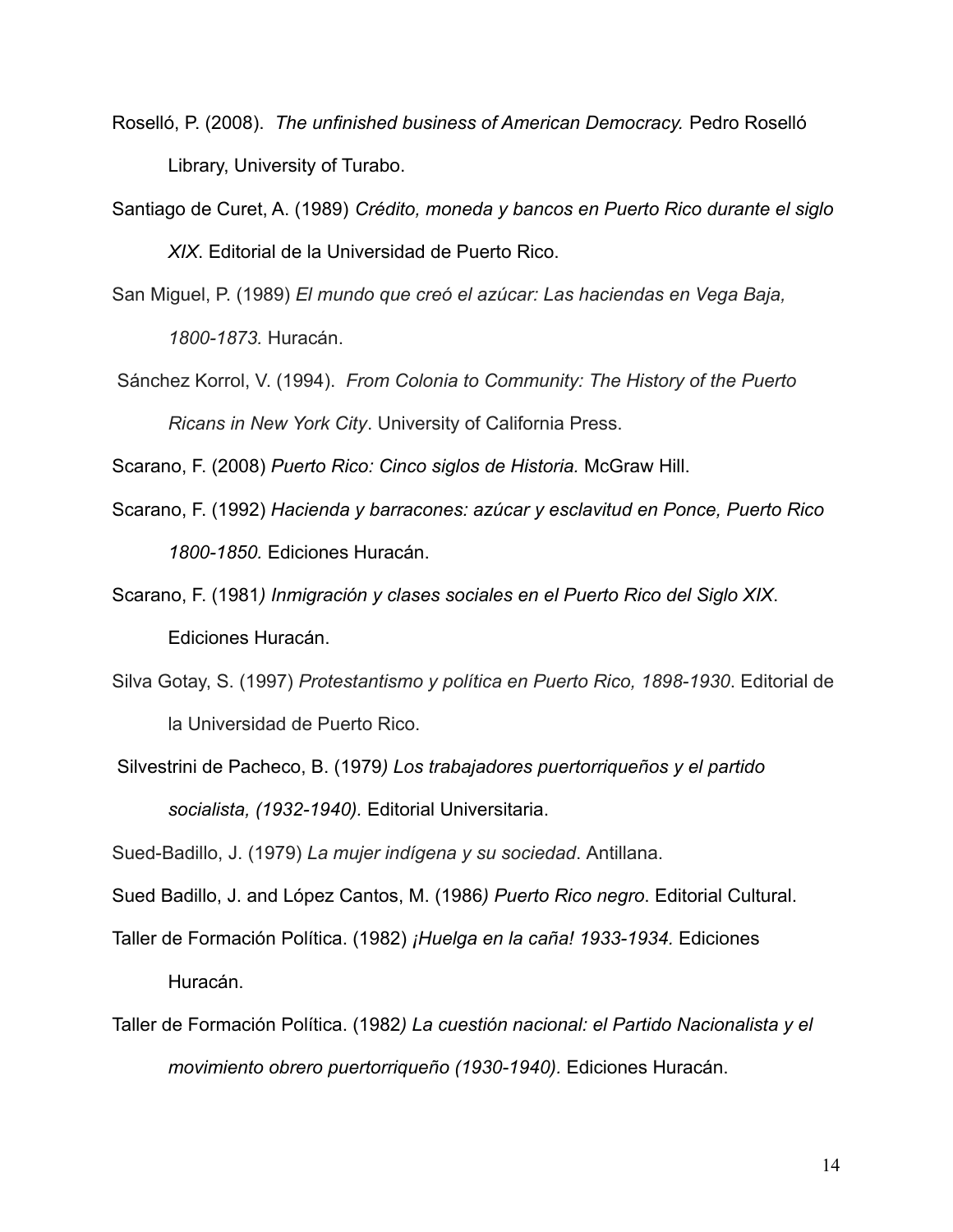Torres Ramírez, B. (1963) *La isla de Puerto Rico (1765-1800*). Instituto de Cultura Puertorriqueña.

Trías Monge, J. (1980-1994*. Historia constitucional de Puerto Rico*. Editorial Universitaria, 5 vols.

Valle Ferrer, N. (1990) *Luisa Capetillo: Historia de una mujer proscrita.* Editorial Cultural.

Velázquez, I. (1974) *Muñoz y Sánchez Vilella*. Editorial Universitaria.

Vélez Rodríguez, E. (2014) *Puerto Rico: política exterior sin estado soberano,*

*1946-1964*. Ediciones Callejón.

Viera Calderón, E. (2015) *El mercado de Santurce: Las pasiones del corazón y la*

*memoria en el Barrio de San Mateo de Cangrejos* Tiempo Nuevo.

Wells, H. (1972) *La modernización de Puerto Rico: un análisis político de valores e*

*instituciones en proceso de cambio*. Editorial Universitaria.

Find more information resources related to the course topics on the library page http://biblioteca.sagrado.edu/

# **REASONABLE ACCOMMODATION**

To obtain detailed information on the process and the required documentation, you must visit the corresponding office. To guarantee equal conditions, in compliance with the ADA (1990) and the Rehabilitation Act (1973), as amended, all students who need reasonable accommodation services or special assistance must complete the process established by the Vice Presidency for Academic Affairs.

# **ACADEMIC HONESTY, FRAUD AND PLAGIARISM**

Any student who misses the policy of honesty, fraud and plagiarism is exposed to the following sanctions: received a grade of zero in the evaluation and/ or repetition of the work in the course, grade of F (\*) in the seminar: suspension or expulsion as established in the Academic Honesty Policy document (DAEE 205-001) effective August 2005.